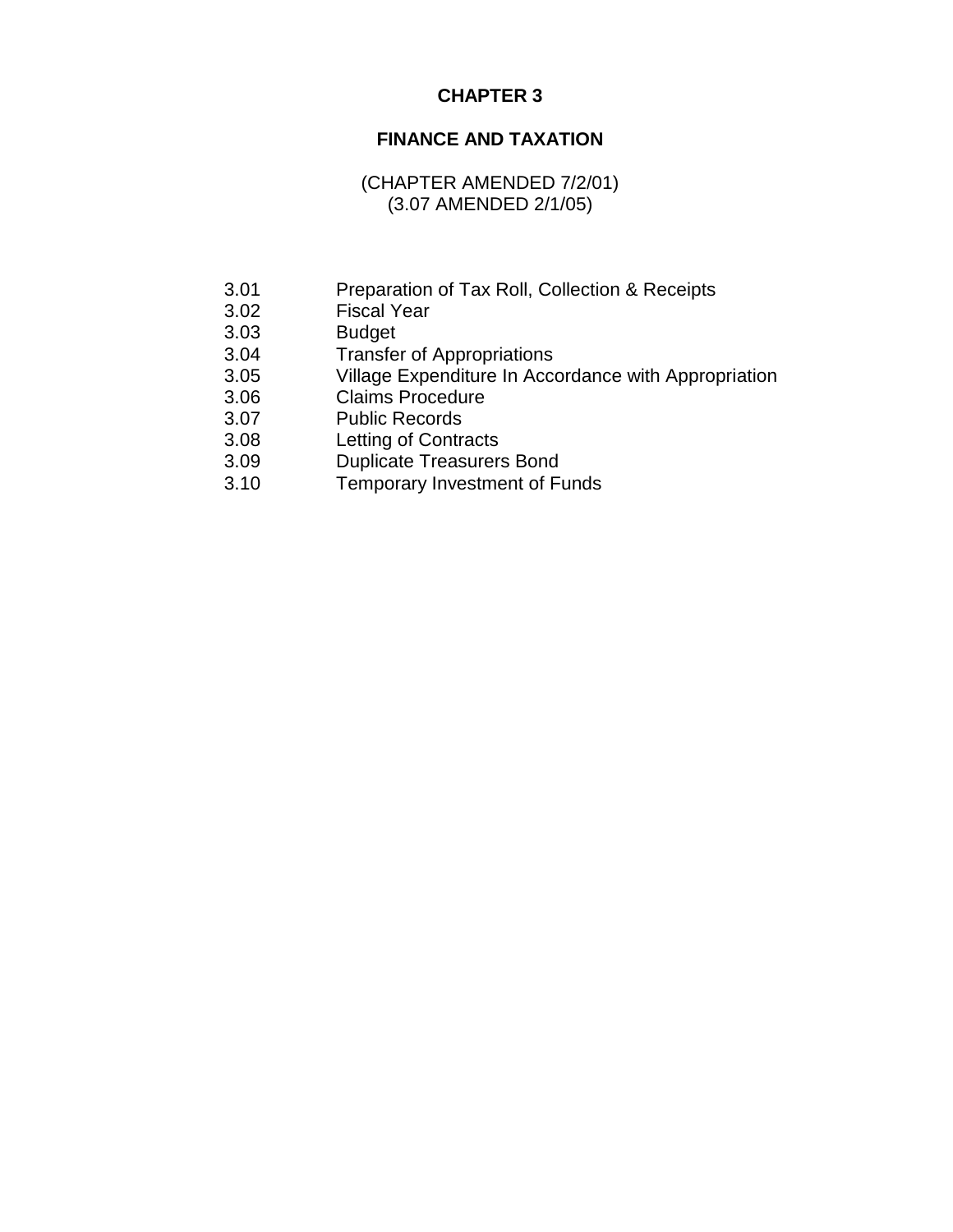## 3.01 **PREPARATION OF TAX ROLL, COLLECTION, BILL AND RECEIPTS**

(1) AGGREGATE TAX STATED ON ROLL. Pursuant to §70.65(2), Wis. Stats., the Clerk/Treasurer shall in computing the tax roll insert only the aggregate amount of state, county, school and local taxes in a single column on the roll opposite the parcel or tract of land against which the tax is levied or in the case of personal property, in a single column opposite the name of the person against whom the tax is levied.

(2) COLLECTION OF TAXES. The Clerk/Treasurer is responsible for collection of taxes as defined in §74.07.

(3) PROPERTY TAX BILL AND RECEIPTS. The Clerk/Treasurer shall produce property tax bills and receipts which contain all information as defined in §74.09 and 74.19, Wis. Stats.

3.02 **FISCAL YEAR**. The calendar year shall be the fiscal year for the Village.

#### 3.03 **BUDGET**.

(1) DEPARTMENTAL ESTIMATES. Annually, before October 15, each officer, department and committee shall file with the Clerk/Treasurer an estimated itemized statement of receipts and disbursements for the forthcoming budget year.

(2) PREPARATION OF PROPOSED BUDGET.

(a) Finance Committee to Prepare. On or before October 20 of each year the Finance Committee shall prepare and submit to the Board a proposed plan presenting a financial plan for conducting the affairs of the Village for the ensuing fiscal year.

(b) Information Required. The budget shall include the following information:

1. The expense of conducting each department and activity of the Village for the ensuing fiscal year and corresponding items for the current year and last preceding fiscal year, with reasons for increase and decrease recommended as compared with appropriations for the current year.

2. An itemization of all anticipated income of the Village from sources other than general property taxes and bonds issued, with a statement comparing the amounts received by the Village from each of the same or similar sources for the last preceding and current fiscal year.

3. An estimate of the amount of money to be raised from general property taxes which, with income from other sources, will be necessary to meet the proposed expenditures.

4. Such other information as may be required by the Board and by State law.

#### 3.04 **TRANSFER OF APPROPRIATIONS**.

Upon recommendation of the Village Board, it may at any time, by a 2/3 vote of all members of the Village Board, transfer any portion of an unencumbered balance for the current fiscal year, of an appropriation to any other purpose or object. Notice of such change shall be given by resolution and publication within 8 days thereafter in the official Village newspaper.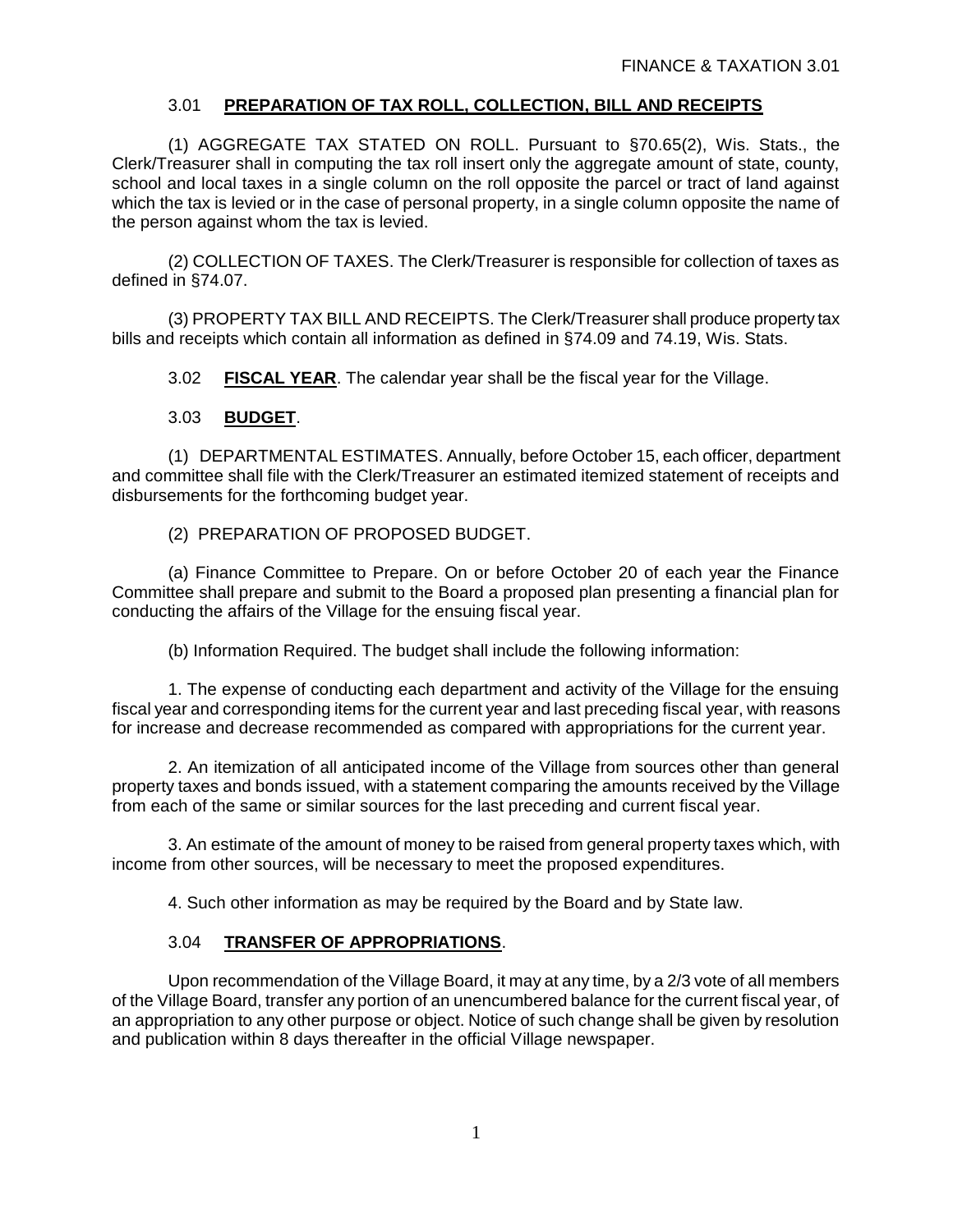## 3.05 **VILLAGE EXPENDITURES IN ACCORDANCE WITH APPROPRIATION**.

No money shall be drawn from the treasury of the Village, nor shall any obligation for the expenditure of money be incurred, except in pursuance of the annual appropriation in the adopted budget or when transferred as authorized by §3.04. At the close of each fiscal year, and audited financial statements have been reviewed and approved, any unencumbered balance of appropriation shall revert to the general fund and shall be subject to re-appropriation. Appropriations may be made by the Board, to be paid out of the income of the current year, in furtherance of improvements or other object or works which will not be completed within such year, and any such appropriation shall continue in force until the purpose for which it was made has been accomplished or abandoned. These appropriations may be temporarily invested by Clerk/Treasurer in respectively restricted accounts.

# 3.06 **CLAIMS PROCEDURE**.

(1) VILLAGE BOARD TO AUDIT ACCOUNTS. Except as provided in §3.06(3), no account or demand against the Village shall be paid until it has been audited by the Village Board, or authorized by the Clerk/Treasurer, and an order drawn on the Clerk/Treasurer. Every such account shall be itemized. After auditing, the board shall cause to be endorsed by the Clerk/Treasurer, over his hand on each account. The minutes of the proceedings of the board shall show the total dollar amount spent. Every such account or demand allowed in whole or part shall be filed by the Clerk/Treasurer, and those each year consecutively numbered and have endorsed the number of the order on the Clerk/Treasurer issued in payment.

(2) CLAIMS TO BE VERIFIED. All accounts, demands or claims against the Village shall be verified by the claimant or proper official.

(3) PAYMENT OF WAGES, SALARIES, & ASSOCIATED BENEFITS. Wages, salaries of the Village officers and employees, and associated payroll taxes, withholding and other associated benefits shall be verified by the proper Village official and filed with the Village Clerk/Treasurer in time for payment on the regular pay day or due date.

## 3.07 **PUBLIC RECORDS**.

## (1) DEFINITION

(a) Authority. Any of the following Village of Valders entities having custody of a Village record: an office, elected official, agency, board, commission, committee, council, department or public body corporate and politic created by constitution law, ordinance, rule or order; or a formally constituted subunit of the foregoing.

(b) Custodian. That officer, department head, division head, or employee of the Village designated under Section 3 or otherwise responsible by law to keep and preserve any Village records or file, deposit or keep such records in his or her office, or lawfully in possession or entitled to possession of such public records and who is required by this Section to respond to requests for access to such records.

(c) Employee. Any individual who is employed by the Village, other than an individual holding local public office, or any individual who is employed by an employer other than the Village.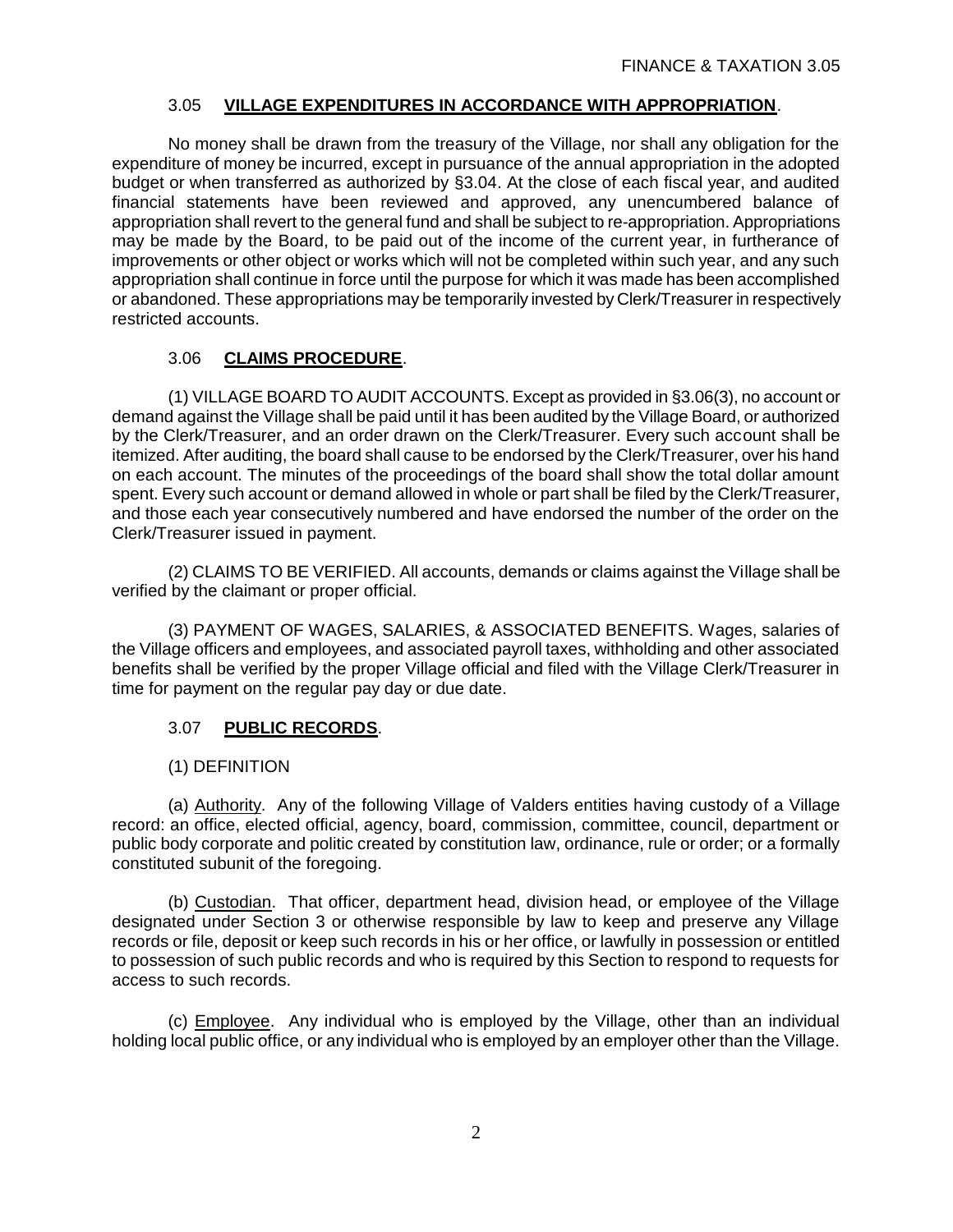(d) Local Public Office. Any of the following offices: (i) any elective office of the Village; (ii) a Village manager; (iii) an appointive office or a position in the Village in which the individual serves for limited term. Local public office also includes any appointed office or position of the Village in which an individual serves as the head of a department, but does not include a position filled by a municipal employee. The following positions are positions of local public office: the Village Clerk/Treasurer, Utility Clerk/Treasurer, Village Engineer, Public Works Director, Police Chief, Fire Chief and Emergency Medical Services Director (E.M.S.).

(e) Record. Any material on which written, drawn, printed, spoken, visual or electromagnetic information is recorded or preserved, regardless of physical form or characteristics, which has been created or is being kept by an authority. ARecord@ includes, but is not limited to, handwritten, typed or printed pages, maps, charts, photographs, films, recordings, tapes (including computer tapes), computer printouts, and optical disks. ARecord@ does not include drafts, notes, preliminary computations and like materials prepared for the originator=s personal use or prepared by the originator in the name of a person for whom the originator is working; materials which are purely the personal property of the custodian and no relation to his or her office; materials to which access is limited by copyright, patent or bequest; and published materials in the possession of any authority other than a public library which are available for sale, or which are available for inspection at a public library.

(2) MAINTENANCE OF RECORDS.

(a) Duty to Maintain. Except as otherwise provided herein, each officer and employee of the Village shall safely keep and preserve all records received from his or her predecessor or other persons and required by law to be filed, deposited or kept in his or her office or which are in the lawful possession or control of the officer or employee or his or her deputies, or to the possession or control of which he or she or they may be lawfully entitled as such officers or employees.

(b) Successor Officer. Upon the expiration of an officer's term of office or an employee's term of employment, or whenever the office or position of employment becomes vacant, each such officer or employee shall deliver to his or her successor all records then in his or her custody and the successor shall receipt therefore to the officer or employee, who shall file said receipt with the Village Clerk/Treasurer. If a vacancy occurs before a successor is selected or qualifies, such records shall be delivered to and receipted by the Village Clerk/Treasurer, on behalf of the successor, to be delivered to such successor upon the latter's receipt.

(3) DESIGNATED LEGAL CUSTODIANS.

(a) Elected Official. Each elected official is the legal custodian of his or her records and the records of his or her office. However, the official may designate in writing the Village Clerk/Treasurer to act as the legal custodian.

(b) Village Board; Other Authorities. Unless provided in Subsection (c) or otherwise prohibited by law, the Village Clerk/Treasurer shall act as legal custodian for the Village and for any committees, commissions, boards, or other authorities created by ordinance or resolution of the Village Board. The following offices or authorities shall have as a legal custodian of records the individual so named: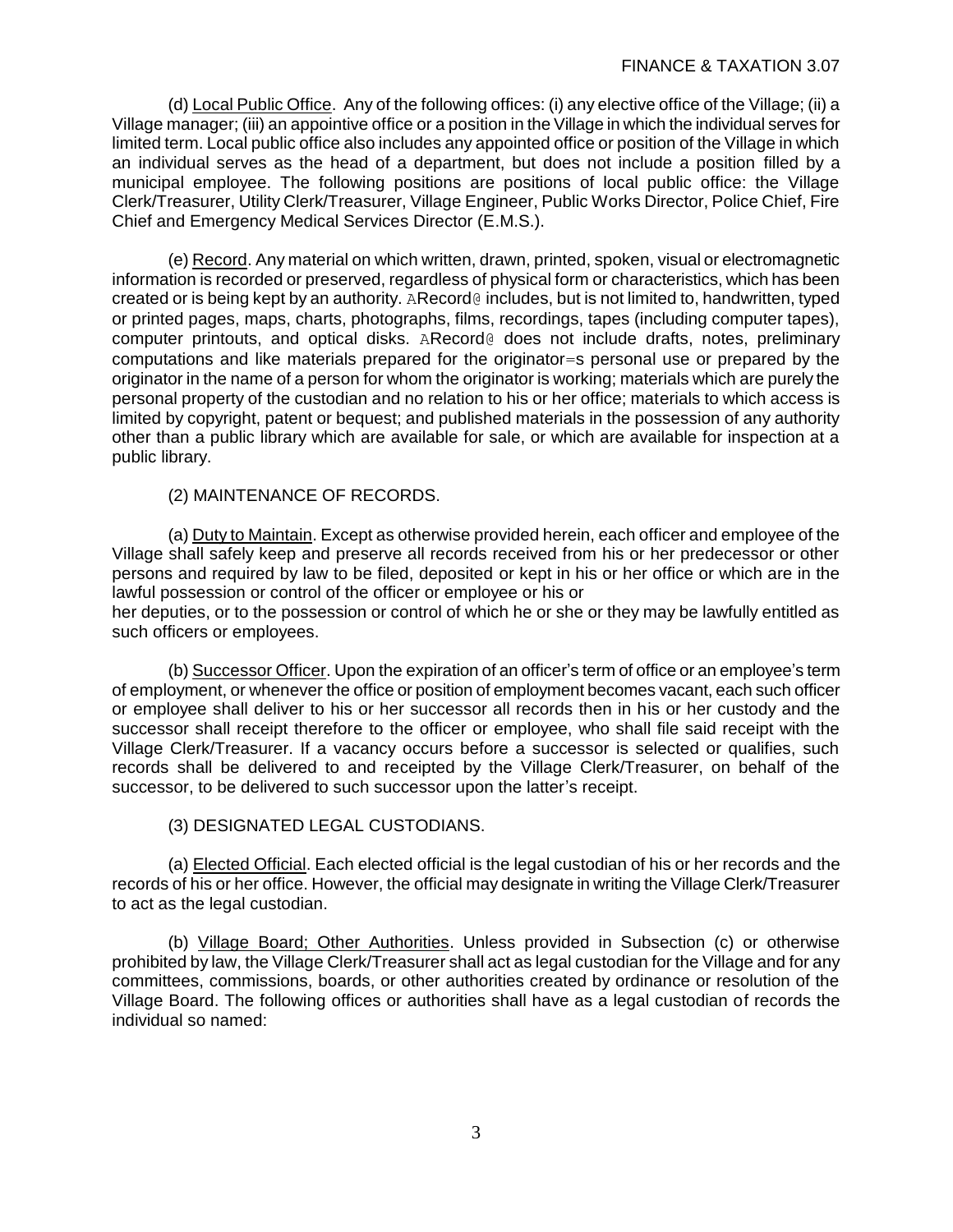| Village Board & General Village Records |  |
|-----------------------------------------|--|
| <b>Financial Records</b>                |  |
| <b>Utility Department Records</b>       |  |
| <b>Police Department Records</b>        |  |
| <b>Fire Department Records</b>          |  |
| E.M.S. Department Records               |  |
| <b>Engineering/Public Works Records</b> |  |

Village Clerk/Treasurer Village Clerk/Treasurer Utility Clerk/Treasurer Police Chief Fire Chief E.M.S. Director Director of Public Works

(c) Undesignated. For every authority not specified in Subsections (a) and (b), the authority's chief administrative officer holding local public office is the legal custodian for the authority, but the officer may designate an employee of his or her staff to act as legal custodian. Such designation shall be in writing.

(4) PUBLIC ACCESS TO RECORDS

(a) Right to Inspect. Except as provided in Section 6 any person has a right to inspect a record and to make and receive a copy of any records provided in Sec. 19.35(1), Wis. Stats.

(b) Availability. Records will be available for inspection and copying during regular office hours.

(c) Place to Inspect. A requester shall be permitted to use facilities comparable to those available to Village employees to inspect, copy or abstract a record.

(d) Supervision. The legal custodian may require supervision during inspection or may impose other reasonable restrictions on the manner of access to an original record if the record is irreplaceable or easily damaged.

(e) Fee Schedule. A requester shall be charged a fee to defray the cost of locating and copying records as follows:

- 1. The cost of photocopying shall be twenty-five (25¢) per page. This cost has been calculated not to exceed the actual, necessary and direct cost of reproduction.
- 2. All police department record/incident requests shall be a minimum charge of \$3.00.
- 3. All emergency medical records must have a patient signed release form, and there shall be a minimum charge of \$8.00 per request.
- 4. If the form of a written record does not permit photocopying, the actual and necessary cost of photographing and photographic processing shall be charged.
- 5. The actual full cost of providing a copy of other records not in printed form on paper, such as films, computer printouts and audio- and video tapes, shall be charged.
- 6. If mailing or shipping is necessary, the actual cost thereof shall be charged.
- 7. There shall be no charge for locating a record unless the actual cost therefore exceeds Fifty Dollars (\$50.00), in which case the actual cost shall be determined by the legal custodian and charged to the requester.
- 8. The legal custodian shall estimate the cost of all applicable fees and shall require a cash deposit adequate to assure payment, if such estimate exceeds Five Dollars (\$5.00).
- 9. Elected and appointed officials of the Village shall not be required to pay for public records they may reasonably require for the proper performance of their official duties.
- 10. The legal custodian may provide copies of a record without charge or at a reduced charge where the legal custodian determines that waiver or reduction of the fee is in the public interest.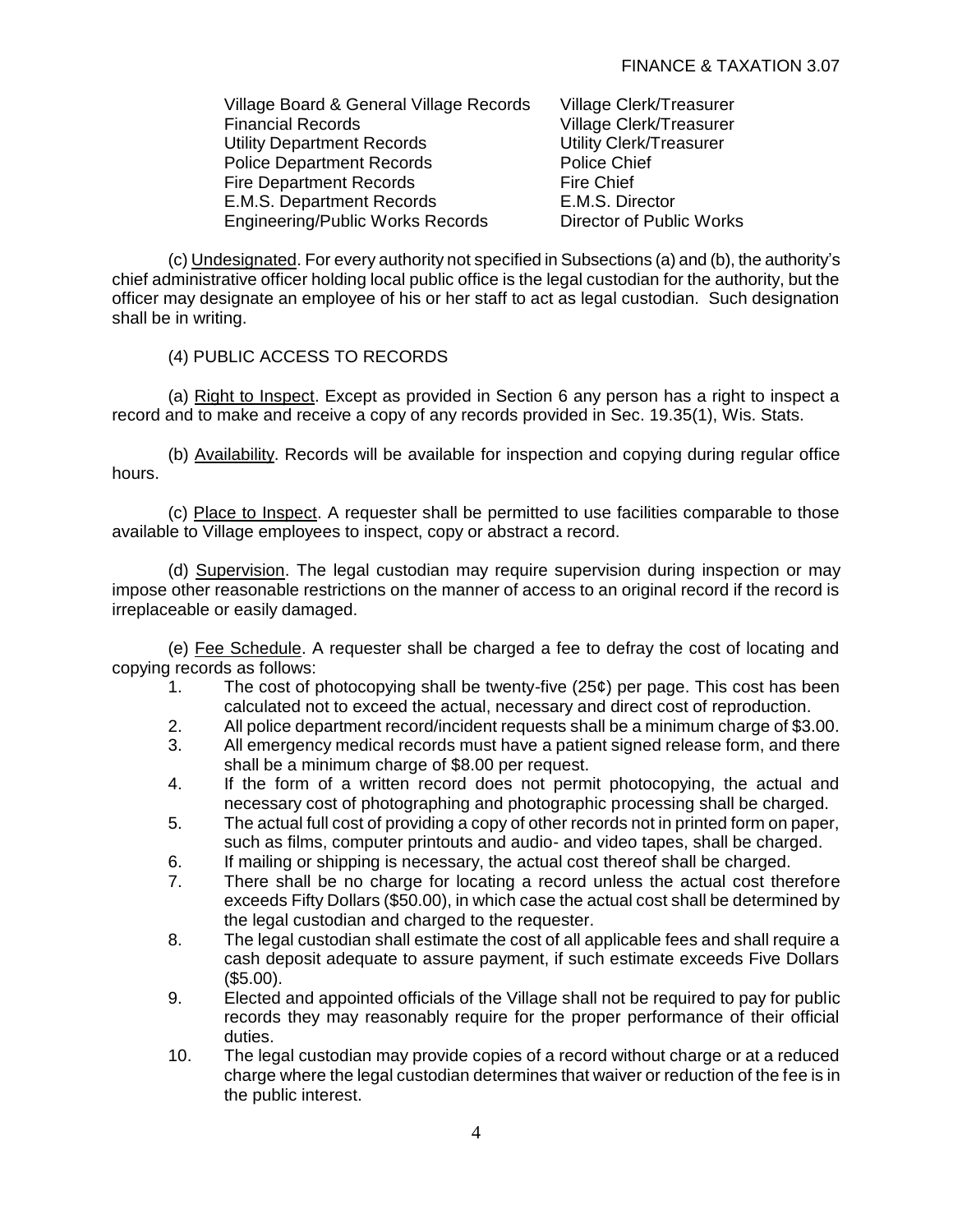(f) Public Records Notice. Pursuant to Sec. 19.34, Wis. Stats., and the guidelines therein listed, each authority shall adopt, prominently display and make available for inspection and copy at its offices, for the guidance of the public, a notice containing a description of its organization and the established times and places at which, the legal custodian from whom, and the methods whereby, the public may obtain information and access to records in its custody, make requests for records, or obtain copies of records, and the costs thereof. The notice shall also separately identify each position of the authority that constitutes a local public office. This Subsection does not apply to members of the Village Board.

#### (5) PROCEDURES FOR ACCESS TO RECORDS.

(a) Request to Inspect or Copy - In General. A request to inspect or copy a record(s) shall be made to the legal custodian or the Village Clerk/Treasurer who shall forward it to the legal custodian as soon as practicable. A request shall be deemed sufficient if it reasonably describes the requested record or the information requested. However, a request for a record without a reasonable limitation as to subject matter or length of time represented by the record does not constitute a sufficient request. A request may be made orally, but a request must be in writing before an action to enforce the request is commenced under Sec. 19.37, Wis. Stats. Except as provided below, no request may be refused because the request is received by mail, unless prepayment of a fee is requested under Section 4(e).

(b) Custodian Response. Each custodian, upon request for any record, shall, as soon as practicable and without delay, either fill the request or notify the requester of the authoritys determination to deny the request in whole or in part and the reasons therefore. If the legal custodian, after conferring with the Village Attorney, determines that a written request is so general as to be unduly time consuming, the party making the request may be first required to itemize his or her request in a manner which would permit reasonable compliance.

(c) Denial of Request. A request for a record may be denied as provided in Section 6. If a request is made orally, the request may be denied orally unless a demand for a written statement of the reasons denying the request is made by the requester within five (5) business days of the oral denial. If a written request is denied in whole or in part, the requester shall receive a written statement of reasons for denying the request. Every written denial of a request shall inform the requester that, if the request for the record was made in writing, then determination is subject to review upon petition for a write of mandamus under Sec 19.37(1), Wis. Stats., or upon application to the attorney general or a district attorney.

(d) Request to Inspect and Copy - Records Regarding Employment or Search Warrant. The procedure set forth is this subparagraph (d) will apply to the following records: (i) a record containing information relating to an employee that is created or kept by the authority as the result of an investigation into a disciplinary matter involving the employee or possible employment-related violation by the employee of a statute, ordinance, rule, regulation, or policy of the employee's employer; (ii) a record obtained by the authority through a subpoena or search warrant; or (iii) a record prepared by an employer other than an authority if that record contains information relating to an employee of that employer unless the employee authorizes the authority to provide access to that information.

1. Notice to Record Subject. If the authority decides to permit access to a record described in this subsection, the authority shall, before permitting access and within decision on any record subject to whom the record pertains, either by certified mail or personal service. The notice shall briefly describe the requested record and include a description of the rights of the record subject set forth in the following paragraphs.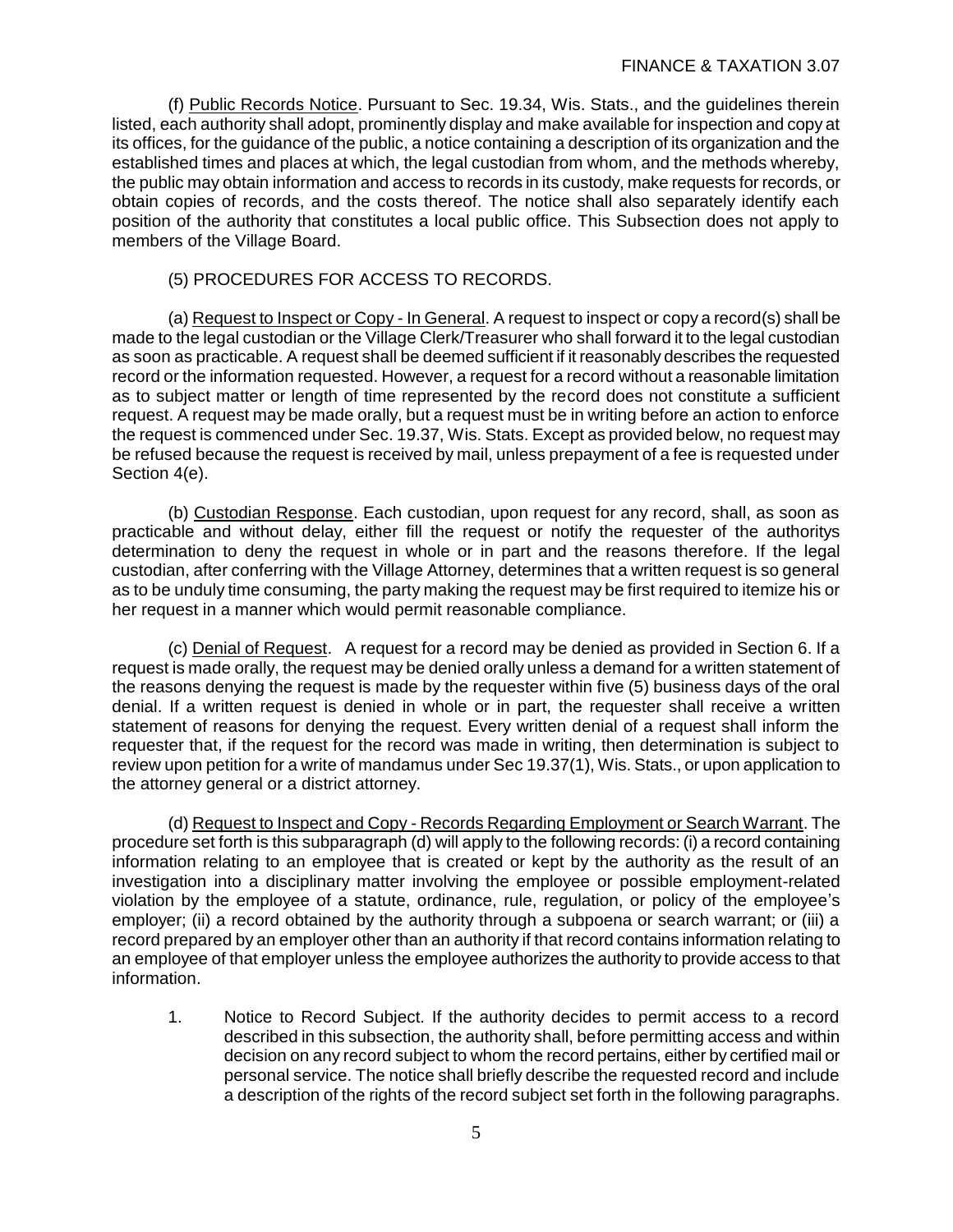- 2. Record Subject Response. Within (5) days after receipt of a notice, a record subject may provide written notification to the authority of his/her intent to seek a court order restraining the authority from providing access to the requested record.
- 3. Action by Record Subject. Within (10) days after receipt of a notice, a record subject may commence an action seeking a court order to restrain the authority from providing access to the requested record.
- 4. Time for Authority to Act. The authority shall not provide access to a requested record within twelve (12) days of sending a notice pertaining to that record under this section. If the record subject commences an action under this section, the authority shall not provide access to the requested record during the pendency of the action and until any appeal is decided, until the period for appealing or petitioning for review expires, until a petition for review is denied, or the authority receives written notice from the record subject that an appeal or petition will not be filed, whichever first occurs.
- 5. Exceptions. This subsection does not apply (i) to access to a record pertaining to an employee provided to the employee who is the subject of the record or to his or her representative to the extent required under Sec. 103.13, Wis. Stats., or to a recognized or certified collective bargaining representative to the extent required to fulfill a duty to bargain or pursuant to a collective bargaining agreement under Chapter 111; and (ii) to access to a record produced in relation to a function produced for equal rights, discrimination, or fair employment law compliance purposes under Sec. 106.54, 230.45 or Chapter 111 of Wisconsin Statutes.
- 6. Officer or Employee Right to Augment Record. If an authority decides to permit access to a record containing information relating to a record subject who is an officer or employee of the authority holding a local public office, the authority shall serve written notice of that decision on the record subject by certified mail or personal service before permitting access and within three (3) days after making the decision to permit access. The notice shall describe the requested record and include a description of the rights of the record subject as follows: within (5) days after receipt of the notice, a record subject may augment the record to be released with written comments and documentation selected by the record subject. In that event, the authority shall release the record as augmented by the subject record.

## (6) LIMITATIONS ON RIGHT TO ACCESS

(a) Records Exempt from Inspection. Although not intended to be exhaustive, the following list of records are exempt from inspection under this Chapter pursuant to Sec. 19.36, Wis. Stats. and other applicable law:

- 1. Records specifically exempted from disclosure by state or federal law or authorized to be exempted from disclosure by state law.
- 2. Any record relating to investigative information obtained for law enforcement purposes if federal law or regulations require exemption from disclosure or if exemption from disclosure is a condition to receipt of aids by the state.
- 3. Computer programs and files, although the material used as input for a computer program/file or the material produced as a product of the computer program is subject to inspection.
- 4. A record or any portion of a record containing information qualifying as a common law trade secret.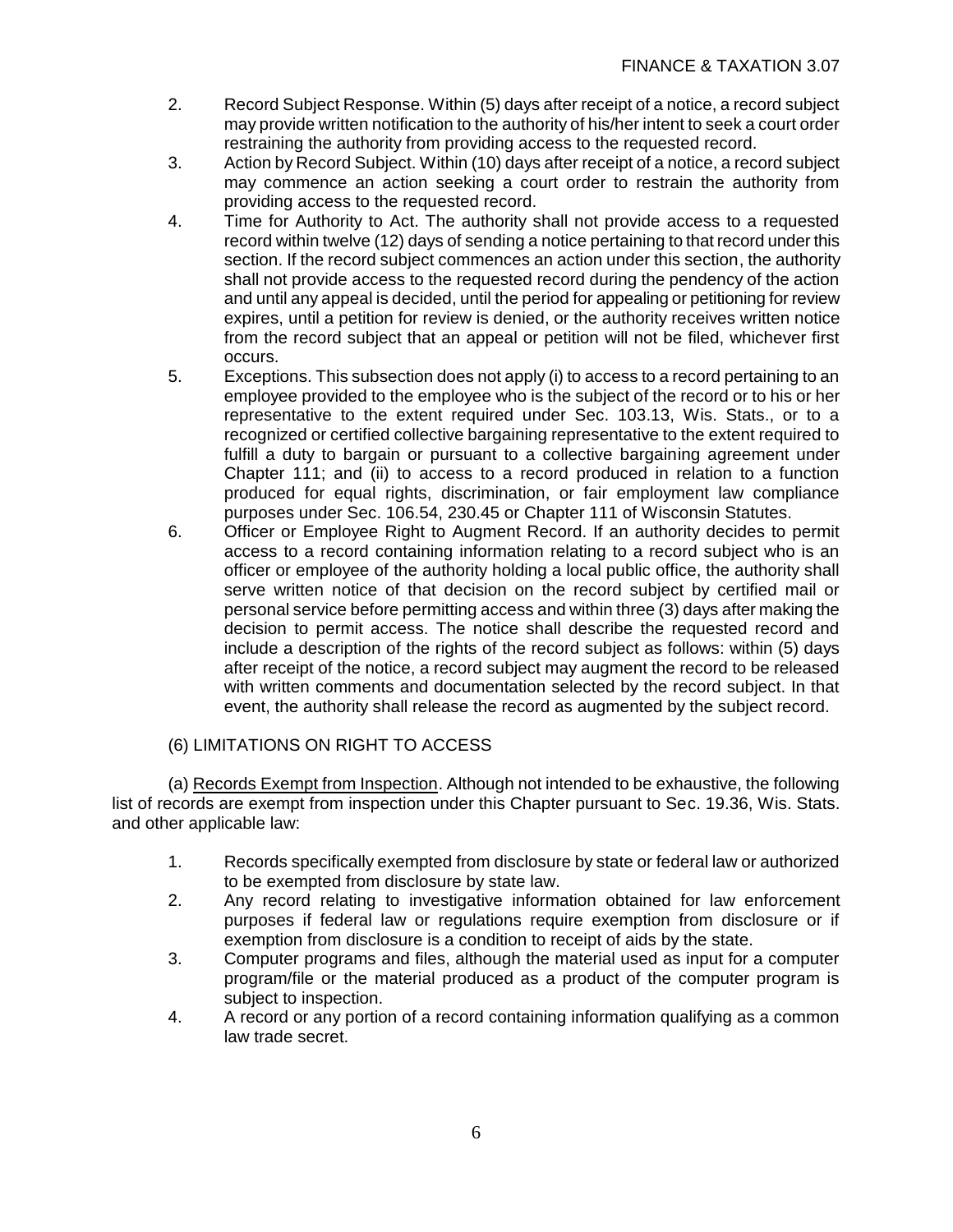- 5. Information maintained, prepared, or provide by the Village concerning the home address, home electronic mail address, home telephone number, or social security number of an employee or an individual holding local public office, unless the employee or individual holding a local public office authorizes the Village to provide access to such information. This exception does not apply to the home address of an individual who holds an elective public office or to the home address of an individual who, as a condition of employment, is required to reside in a specific location.
- 6. Information relating to the current investigation of a possible criminal offense or possible misconduct connected with employment by an employee prior to the disposition of the investigation.
- 7. Information pursuant to the employee=s employment examination, except an examination score if access to the score is not otherwise permitted.
- 8. Information pertaining to one or more specific employees that is used by the Village for staff management planning, including performance evaluations, judgments, or recommendations concerning future salary adjustments or other wage treatments, management bonus plans, promotions, job assignments, letters of reference or other comments or ratings relating to employees.
- 9. A record prepared or provided by an employer, performing under a contract requiring the payment of prevailing wages, containing an employee's personally identifiable information.

(b) Public Library Circulation Records. As provided by Sec. 43.30, Wis. Stats., public library circulation records are exempt from inspection under this Section.

(c) Records Which May Be Exempt Under Balancing Test. In responding to a request for inspection or copying of a record which is not specifically exempt from disclosure, the legal custodian, after conferring with the Village Attorney, may deny the request, in whole or in part, only if he or she determines that the harm to the public interest resulting from disclosure would outweigh the public interest in full access to the requested record. Examples of matter for which disclosure may be refused include, but are not limited to, the following:

- 1. Records obtained under official pledges of confidentiality which were necessary and given in order to obtain the information contained in them.
- 2. Pursuant to Sec. 19.85(1) (a), Wis. Stats., records of current deliberations after a quasi-judicial hearing.
- 3. Pursuant to Sec. 19.85(1)(b) and (c), Wis. Stats., records of current deliberations concerning employment, dismissal, promotion, demotion, compensation, performance, or discipline of any Village officer or employee, or the investigation of charges against a Village officer or employee, unless such officer or employee consents to such disclosure.
- 4. Pursuant to Sec. 19.85(1) (d), Wis. Stats., records concerning current strategy for crime detection or prevention.
- 5. Pursuant to Sec. 19.085(1) (e), Wis. Stats., records of current deliberations or negotiations on the purchase of Village property, investing of Village funds, or other Village business whenever competitive or bargaining reasons require nondisclosure.
- 6. Pursuant to Sec. 19.85(1) (f), Wis. Stats., financial, medical, social or personal histories or disciplinary data of specific persons which, if disclosed, would be likely to have a substantial adverse effect upon the reputation of any person referred to in such history or data.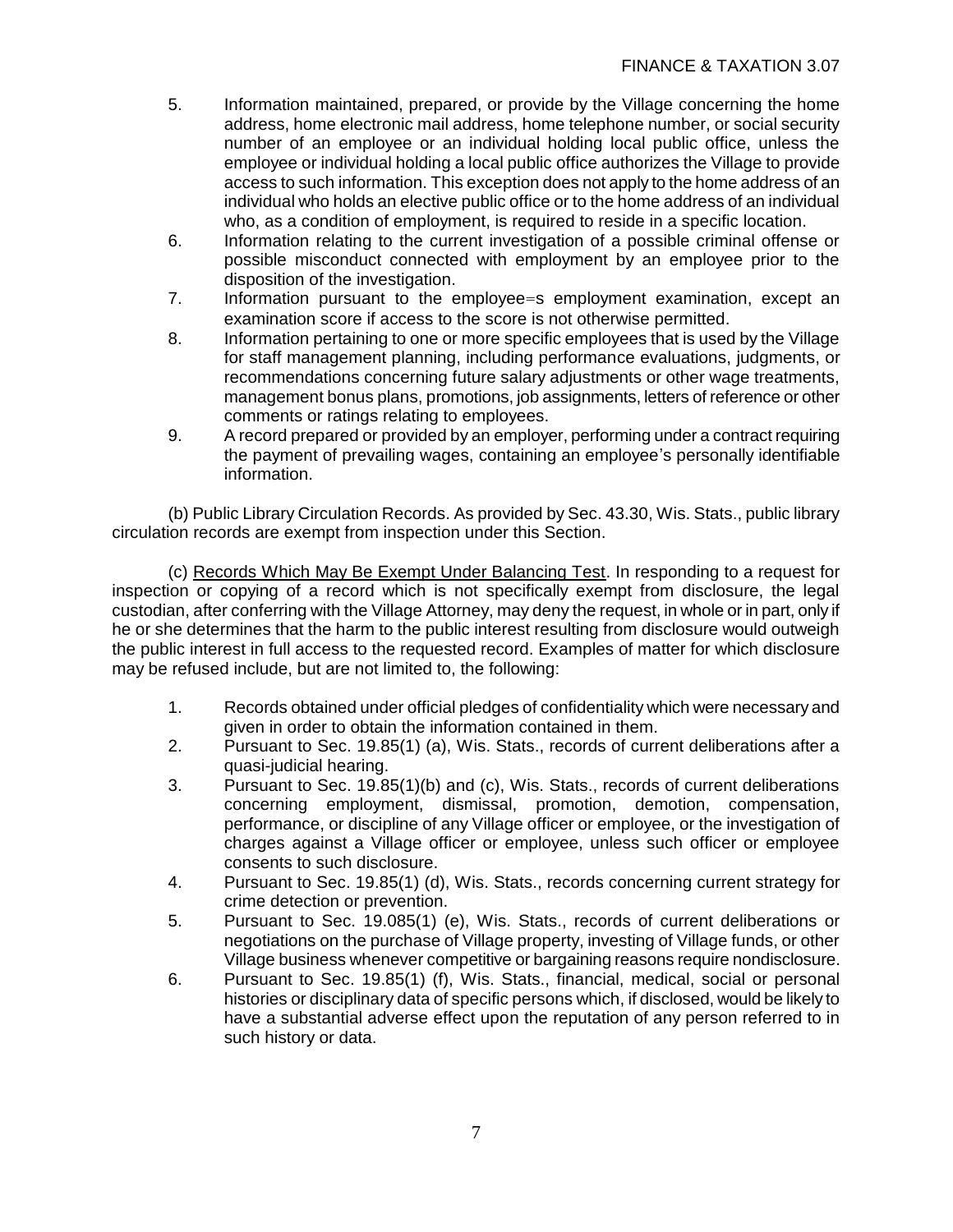- 7. Pursuant to Sec. 19.85(1) (g), Wis. Stats., communications between legal counsel for the Village and any officer, agent or employee of the Village, when advice is being rendered concerning strategy with respect to current litigation in which the Village or any of its officers, agents or employees is or is likely to become involved, or communications which are privileged under Sec. 905.03, Wis. Stats.
- 8. Pursuant to Sec. 19.85(1) (h), Wis. Stats., requests for confidential written advice from an ethics board, and records of advice given by such ethics board on such requests.

(d) Modifying Records to Separate Exempt from Nonexempt Information. If a record contains information that may be made public and information that may not be made public, the custodian of the record shall provide the information that may be made public and delete the information that may not be made public from the record before release. The custodian shall confer with the Village Attorney prior to releasing any such record and shall follow the guidance of the Village Attorney when separating out the exempt material. If in the judgment of the custodian and the Village Attorney, there is no feasible way to separate the exempt material from the nonexempt material without unreasonably jeopardizing nondisclosure of the exempt material, the entire record shall be withheld from disclosure.

(7) DESTRUCTION OF OBSOLETE PUBLIC RECORDS.

(a) Financial Records. The Village Clerk Treasurer may destroy the following non-utility records of which they are legal custodian and which are considered to be obsolete, after completion of an audit by State auditors or an auditor licensed under Ch. 442, Wis. Stats., but not less than 7 years after payment or receipt of any sum involved in the particular transaction unless a shorter period has been fixed or will in the future be fixed by the State Public Records pursuant to §16.61(3)(e), Wis. Stats., and then after such shorter period:

- 1. Bank statements, deposit books, slips and stubs.
- 2. Bonds and coupons after maturity.
- 3. Canceled checks, duplicates and check stubs.
- 4. License and permit applications, stubs and duplicates.
- 5 Official bonds.
- 6. Payroll and other time and employment records of personnel included under the Wisconsin Retirement Plan.
- 7. Special assessment records.
- 8. Vouchers, requisitions, purchase orders and all supporting documents.<br>9. Vouchers and supporting documents pertaining to charges not include
- 9. Vouchers and supporting documents pertaining to charges not included in plan accounts of municipal utilities and the sewer department.

(b) Utility Records. The Utility Clerk may destroy the following records of any municipal utility, subject to the regulations by the State Public Service Commission, and of the sewer department of the Village, of which are considered obsolete, after completion of an audit by State auditors or by an auditor licensed under Chap. 442, Wis. Stats., but not less than two years after payment or receipt of the sum involved in the applicable transaction:

- 1. Water stubs.
- 2. Sewer rental charge stubs.
- 3. Receipts of current billings.
- 4. Customer's ledgers.
- 5. Other municipal utility and sewer department records, with the written approval of the State Public Service Commission.